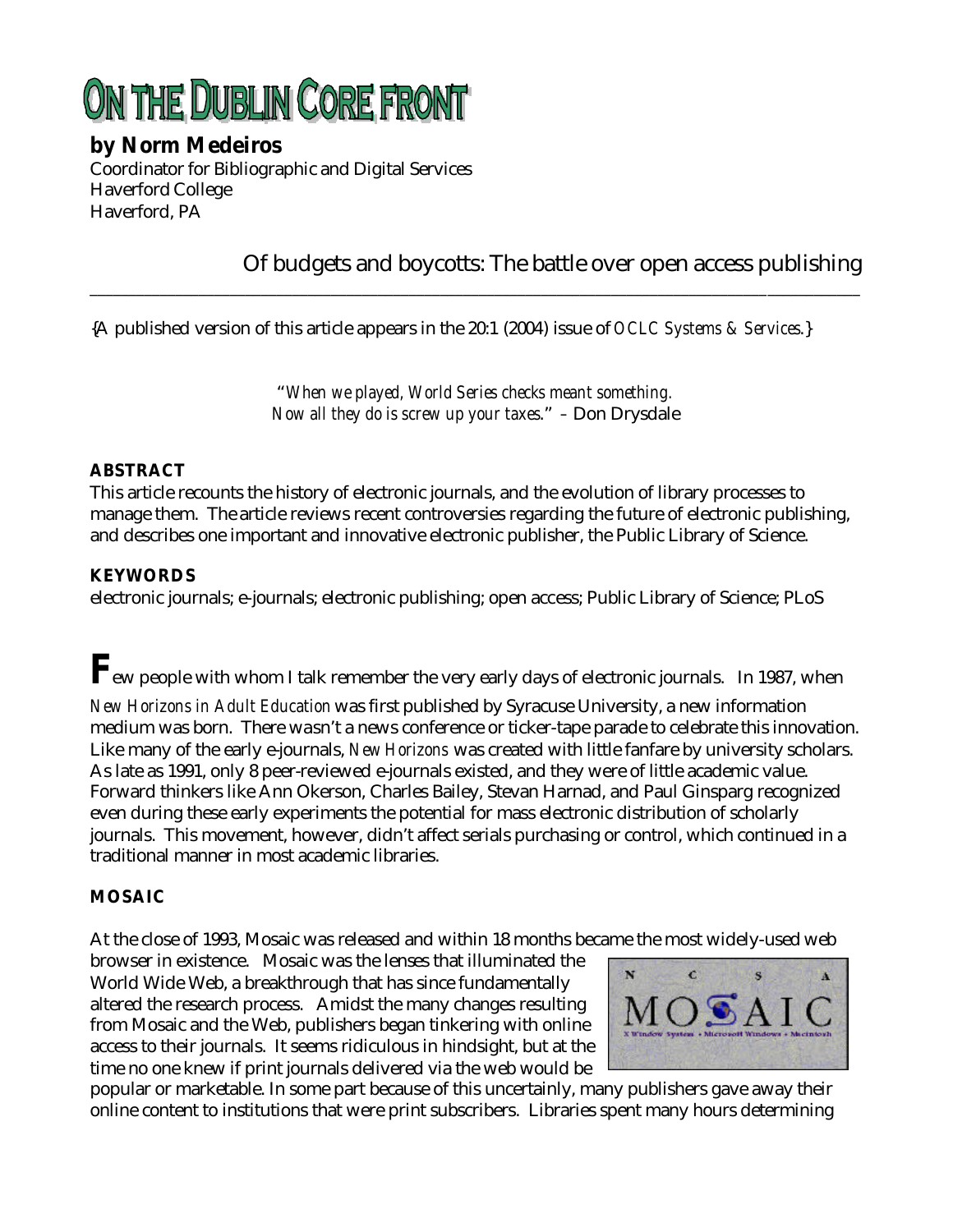how to catalog these resources. Fledgling web developers put up annotated e-journal lists, and not remarkably, people used them. Some technically competent professors – at the time defined as those who regularly used email – took advantage of the new offerings. Libraries didn't mind providing the service, since the resources were free, and although it meant cataloger and web personnel staff time, it seemed worth it. Many academic libraries in the mid-1990s were leaders on their campuses when it came to having a web presence. Development of e-journal lists was among the first value-added content to grace these pages.

#### **E-JOURNAL ONSLAUGHT**

The evolution of library reaction to electronic journals was not gradual but supersonic. Seemingly one day these unimportant entities, ignored by most, became resources we "had to catalog" and "had to get on our web pages." Large collections of e-journals needed to be available to users overnight. Jim Holmes, Head of Serials Cataloging at the University of Texas at Austin, described the impact well. "Some time late in 1995, an email message arrived in technical services from the Associate Director for Technical Services. She was so excited about URLs and told technical services that it should also be excited and should be giving URLs a lot of thought. About 100 fingers pressed the delete button, trashed the message, and got back to cataloging the *Newsletter of the Texas Republic*" (Holmes, 1998). Jim goes on to say that within months, UT Austin had purchased access to JSTOR, Project Muse, and the American Institute of Physics collections, representing over 6,000 URLs, and the adage about job security was not comforting.

There were instigating factors, of course, such as the increased availability of personal computers connected to high-speed campus networks, better quality graphical representation, and let's not forget laser printing – a byproduct of the digital era that haunts me still. Over the past few years, more automated means of cataloging and otherwise providing access to e-resources have developed, and users, faculty and students alike, have come not only to rely on e-resources, but to expect them. Print journals are a burden to retrieve and photocopy; microfilm, well forget it. Today's "culture of convenience" demands immediate gratification, and since libraries are a service profession, we have tried to accommodate these demands, however labor intensive or expensive they may be.

That's the abridged version of how we find ourselves where we are, and where we are is in large part an uncomfortable place. Providing free e-journal access to libraries that subscribed to the journal in print was a brilliant marketing move on the part of publishers, not unlike the drug dealer who generously gives away his product until his target's hooked. Libraries turned their faculty and students into junkies, all while smiling from ear to ear, saying "aren't we wonderful." We're in the midst of a time when we can no longer bankroll our users' habits – due as much to the uncertain economy as to changing pricing models.

#### **PUBLIC LIBRARY OF SCIENCE**

Help may be on the way thanks to open access, "the movement to publish scholarly literature on the Internet and make it available to readers free of charge and free of unnecessary licensing restrictions" (Suber, 2003). The open access concept is, of course, not new. Various e-print servers in disciplines such as physics, computer science, and economics have existed for years. The Open Archives Initiative was founded in 1999 to enhance access to scholarship amassing in the growing number of eprint archives. Among the OAI's greatest accomplishments is its Protocol for Metadata Harvesting, a mechanism for providing and capturing metadata about e-prints. Theoretically, e-print repositories combined with a search/retrieval tool like the Protocol for Metadata Harvesting could obviate the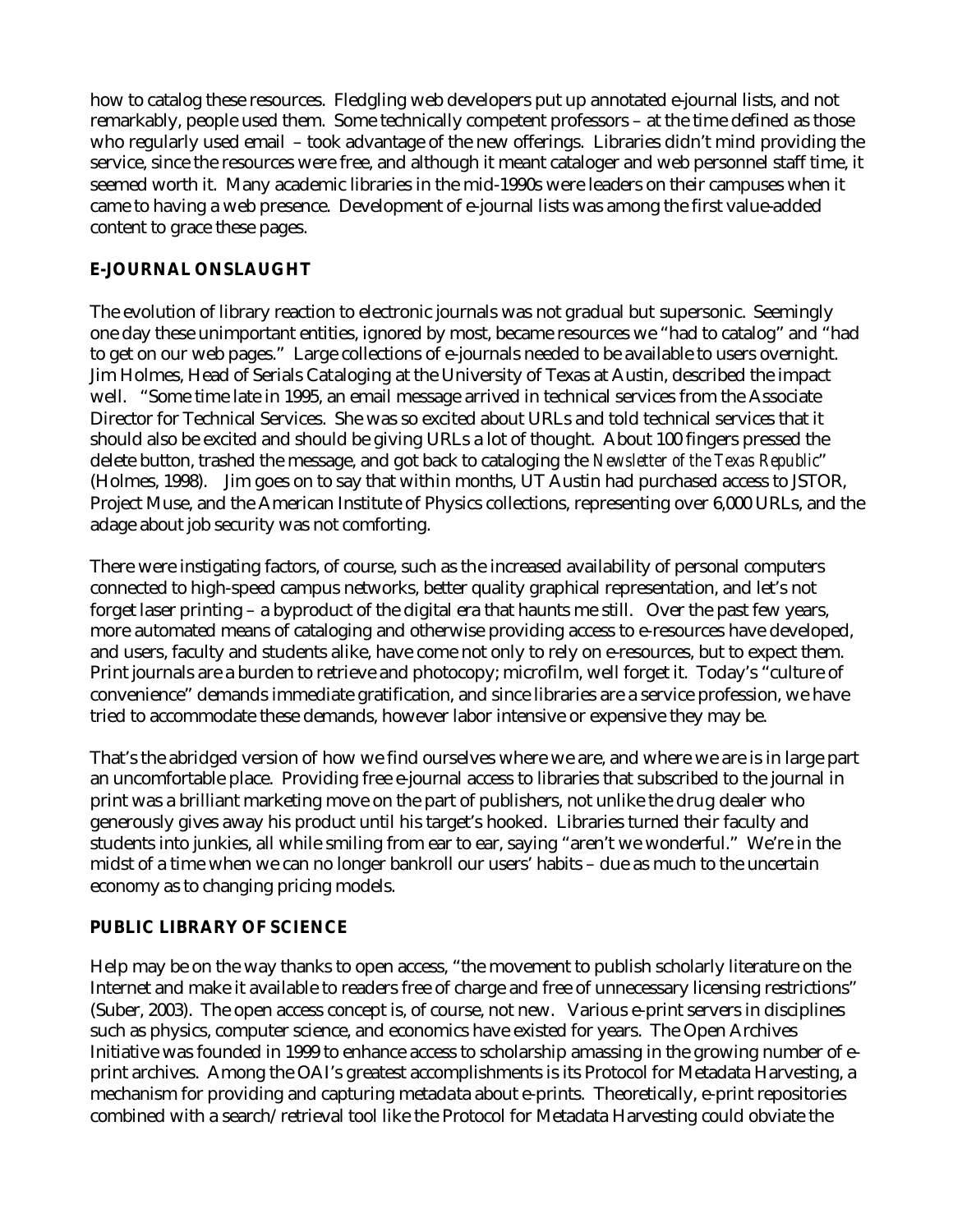need for traditional publishing outlets if peer-review controls were in place. Last month, the Public Library of Science, a non-profit organization of scientists and physicians, established such controls when it launched its first journal, *Biology*. Three years in the making, the Public Library of Science (PloS) is a fully-featured scholarly journal publisher, with an outstanding editorial team and a unique pricing model. Public Library of Science journals are free – almost. Readers of the journals pay nothing. Authors pay a fee, \$1,500, to publish their articles – a fee that the Public Library of Science expects to be subsidized by institutions – many of which spend a much greater amount on subscriptions to commercial journals.

In *Biology's* inaugural issue, founding members Patrick Brown, Michael Eisen, and Harold Varmus explain their motivation for forming the Public Library of Science. They state their goal is to "catalyze



a revolution in scientific publishing by providing a compelling demonstration of the value and feasibility of open-access publication. If we succeed, everyone who has access to a computer and an Internet connection will be a keystroke away from our living treasury of scientific and medical knowledge. This online public library of science will form a valuable resource for science education, lead to more informed healthcare

decisions by doctors and patients, level the playing field for scientists in smaller or less wealthy institutions, and ensure that no one will be unable to read an important paper just because his or her institution does not subscribe to a particular journal." Obviously the open access movement is exciting, at least from a librarian's perspective, but there are still many issues yet to be resolved, both technically and politically.

#### **OPEN ACCESS**

On the heels of the Public Library of Science's debut were harsh words from scholars and librarians regarding journal pricing. Reported on the Liblicesne listserv on 20 October 2003, scientists from the University of California called for a boycott of Cell Press journals, citing that its owner, Reed Elsevier, is "breaking an unwritten contract with the scientific community: being a publisher of our research carries the responsibility to make our contributions publicly available at reasonable rates" (Walter, 2003). The authors further contend that Elsevier "values profit above its academic mission." The criticism stems from the California Digital Library's negotiations with Cell Press regarding a site license to *Cell, Neuron, Immunity, Molecular Cell, Developmental Cell*, and *Cancer Cell*, the annual cost being \$90,000, or as Lynne Herndon, President and CEO Cell Press noted in her Liblicense response to Walter and Yamamoto, "\$1.50 per top quality journal per year for each active user within the UC system" (Herndon, 2003). Of greater intrigue is Cornell University's recent announcement that it will cancel a few hundred Elsevier journals as a result of failed negotiations with the world's leading scientific publisher (Cornell University Library, 2003). At stake is a mere 2% of Cornell's serials collection, albeit an important 2%, that costs the library over 20% of its serials budget. The 2004 price increase that would be assessed on top of the \$1.7M Cornell spent on Elsevier subscriptions in 2003 was unsustainable, forcing Cornell to pull out of its "big deal." Will others follow?

#### **CONCLUSION**

A colleague suggested at a recent meeting that Elsevier recognized the writing on the wall with respect to the open access movement, and as a result was doing everything possible to maximize profits now. At first his comments struck me as ridiculous, but upon reflection, and the subsequent and increasing number of open access initiatives spawned of late, I think he was on to something. A leading European financial agency lowered Elsevier's rating, in response to the "newer and more